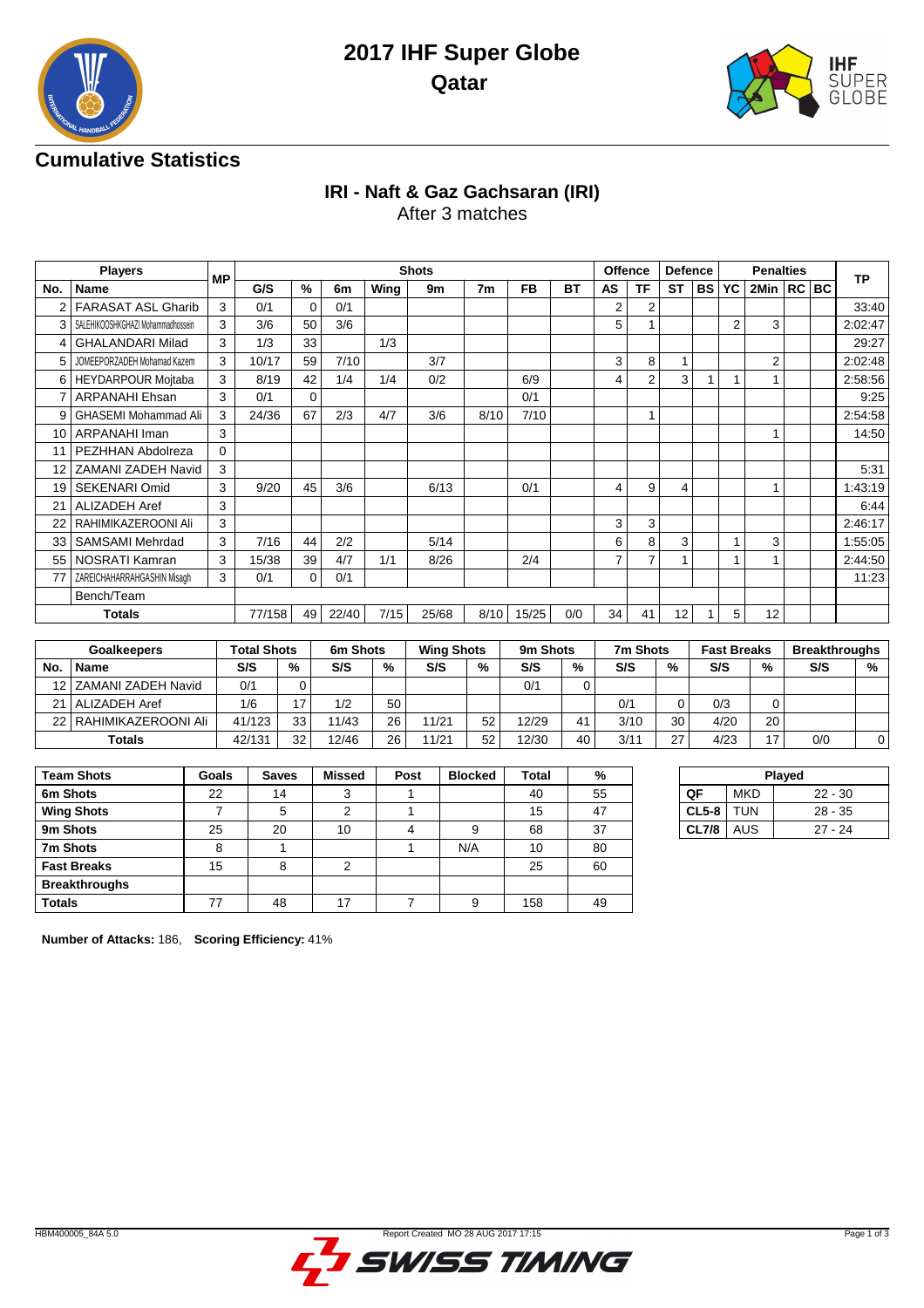

## **Cumulative Statistics**

# **IRI - Naft & Gaz Gachsaran (IRI)**

After 3 matches

### **Shots Distribution**

**Players**

Goals / Shots

| 2 FARASAT ASL<br>G | 3 SALEHIKOOSHKGHAZI |                      | 4 GHALANDARI M |     |      | 5 JOMEEPORZADEH M |     |                                           | 6 HEYDARPOUR M |                                   | 7 ARPANAHI F |                 | 9 GHASEMI M |           |
|--------------------|---------------------|----------------------|----------------|-----|------|-------------------|-----|-------------------------------------------|----------------|-----------------------------------|--------------|-----------------|-------------|-----------|
|                    |                     |                      | -414           |     | ריר  | 0/1               |     | 1/1                                       | 2/3            |                                   |              | 4/4             | 3/4         | 2/3       |
|                    |                     | $0/2$ .              |                | 0/1 | 12/2 |                   |     | $2/3$ $\blacksquare$ $\blacksquare$ $2/4$ | 0/1            | $1/6$ $\parallel$ $\parallel$ 0/1 |              | 3/4             |             | 1/2       |
|                    | 1/1                 | $2/2$ $\blacksquare$ |                |     | 2/4  | 0/1               | 4/4 |                                           | 1/1            | 1/1                               |              | 2/4             | 3/4         | 6/6       |
| 1-Missed           | l-Post              |                      | 1-Missed       |     |      |                   |     | 2-Blocked 1-Missed                        |                | 1-Blocked                         |              | 2-Missed 2-Post |             | 1-Blocked |

| 10 ARPANAHI I | 11 PFZHHAN A | 12 ZAMANI ZADEH N | 19 SEKENARI O      |     |                      | 21 ALIZADEH A | 22 RAHIMIKAZEROONI A 33 SAMSAMI M |                 |     |           |
|---------------|--------------|-------------------|--------------------|-----|----------------------|---------------|-----------------------------------|-----------------|-----|-----------|
|               |              |                   | 1/1                | 0/1 | 1/2                  |               |                                   |                 | 0/1 | 2/2       |
|               |              |                   | 12/3               |     | $1/2$ $\blacksquare$ |               |                                   |                 |     |           |
|               |              |                   | $\blacksquare$ 0/2 | 2/2 | $2/2$ in             |               |                                   | 1/1             | 2/2 | 2/4       |
|               |              |                   | 4-Missed 1-Post    |     |                      |               |                                   | 2-Missed 1-Post |     | 3-Blocked |

|     | 55 NOSRATI K |     | 77 ZAREICHAHARRAHGASH |
|-----|--------------|-----|-----------------------|
| 2/4 | 1/3          |     |                       |
| 4/7 |              | 3/6 |                       |
| 2/3 | 1/2          | 1/1 | 0/1                   |
|     |              |     |                       |

6-Missed 2-Post 2-Blocked

 $\begin{array}{|c|c|c|}\n\hline\n13/21 & 0/1 \\
\hline\n8/15 & 9/1\n\end{array}$ 

**Team** Goals / Shots



Saves / Shots

| 6/15 | 8/21 | 2/13 |
|------|------|------|
| 7/18 | 5/5  | 7/20 |
| 0/15 | 3/5  | 4/19 |

| 12 ZAMANI ZADEH N |  |
|-------------------|--|
| $\Omega/1$        |  |
|                   |  |
|                   |  |

| 21 ALIZADEH A |     |     |
|---------------|-----|-----|
| 1/1           | 0/1 | 0/1 |
| 0/2           |     |     |
|               | 0/1 |     |

| 22 RAHIMIKAZEROONI A      |      |      |
|---------------------------|------|------|
| $\overline{1\sqrt{5/13}}$ | 8/20 | 2/12 |
| 7/4E                      | E IE | 7/20 |

| 7/15 | מות  | 7/20 |
|------|------|------|
| 0/15 | ـ4/4 | 4/19 |

Į